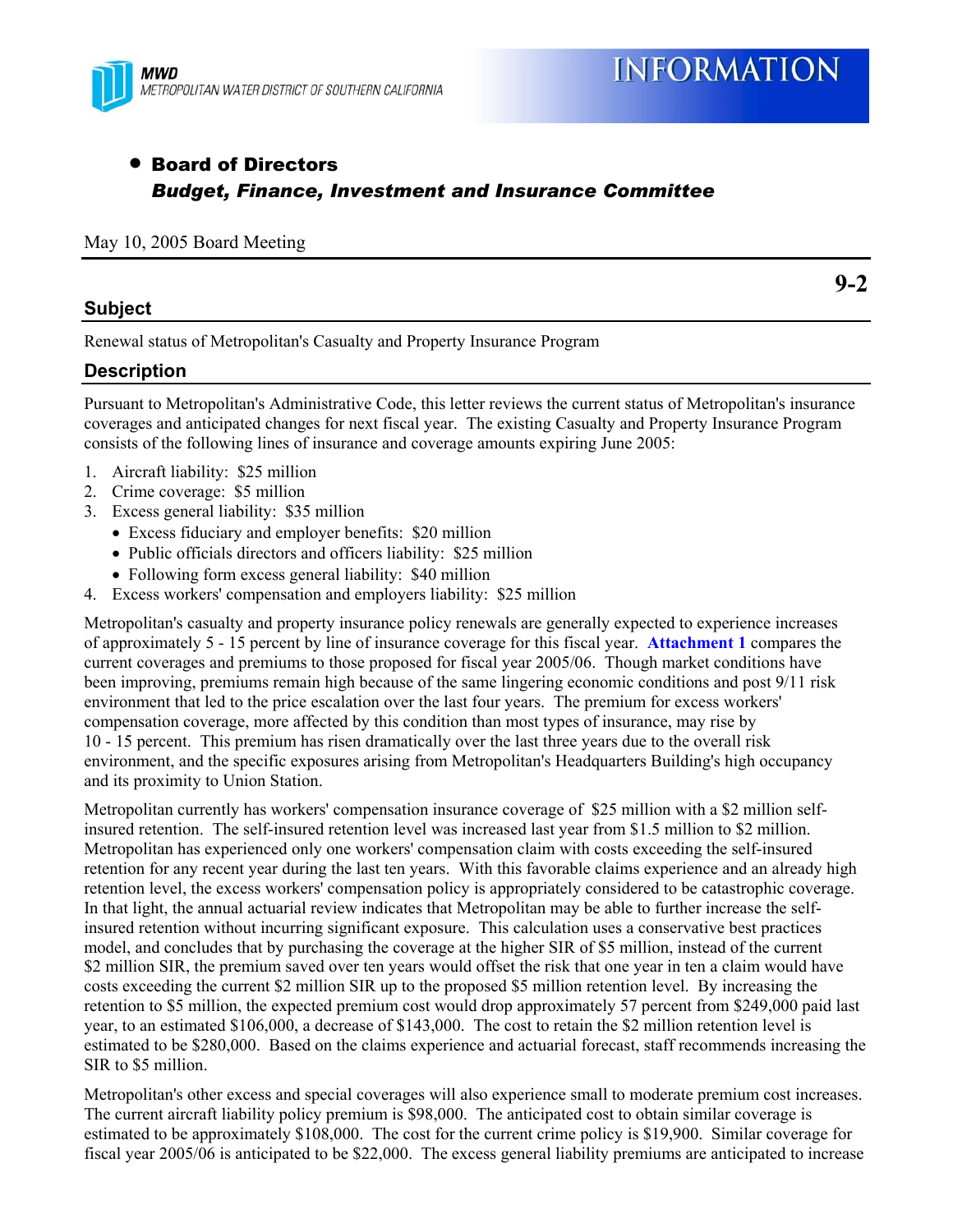from the current aggregate cost of \$866,000 to approximately \$953,000. To complete the renewal for fiscal year 2005/06 with similar limits and retentions, staff anticipates costs of approximately \$1.36 million compared with the \$1.27 million expended in fiscal year 2004/05. If Metropolitan increases the self-insured retention level for workers' compensation coverage from the existing \$2 million to \$5 million, the total insurance premium cost is anticipated to be approximately \$1.19 million.

### **Policy**

Metropolitan Water District Administrative Code § 6413: Insurance Program; requires the Chief Executive Officer to review any changes to the insurance program.

Metropolitan Water District Administrative Code § 9101: Risk Retention and Procurements of Insurance; requires the procurement of insurance for losses in excess of reserve (\$25 million) as specified in Administrative Code Section 5202.

#### **Fiscal Impact**

The total insurance premium cost is expected to range from about \$1.19 million if Metropolitan elects to have a \$5 million self-insured retention for workers' compensation, and approximately \$1.36 million if the current \$2 million retention is continued.

4/14/2005 *Brian G. Thomas Chief Financial Officer Date*  4/19/2005 *Dennis B. Underwood CEO/General Manager Date* 

#### **Attachment 1 – Insurance Premium Comparison**

BLA #3479